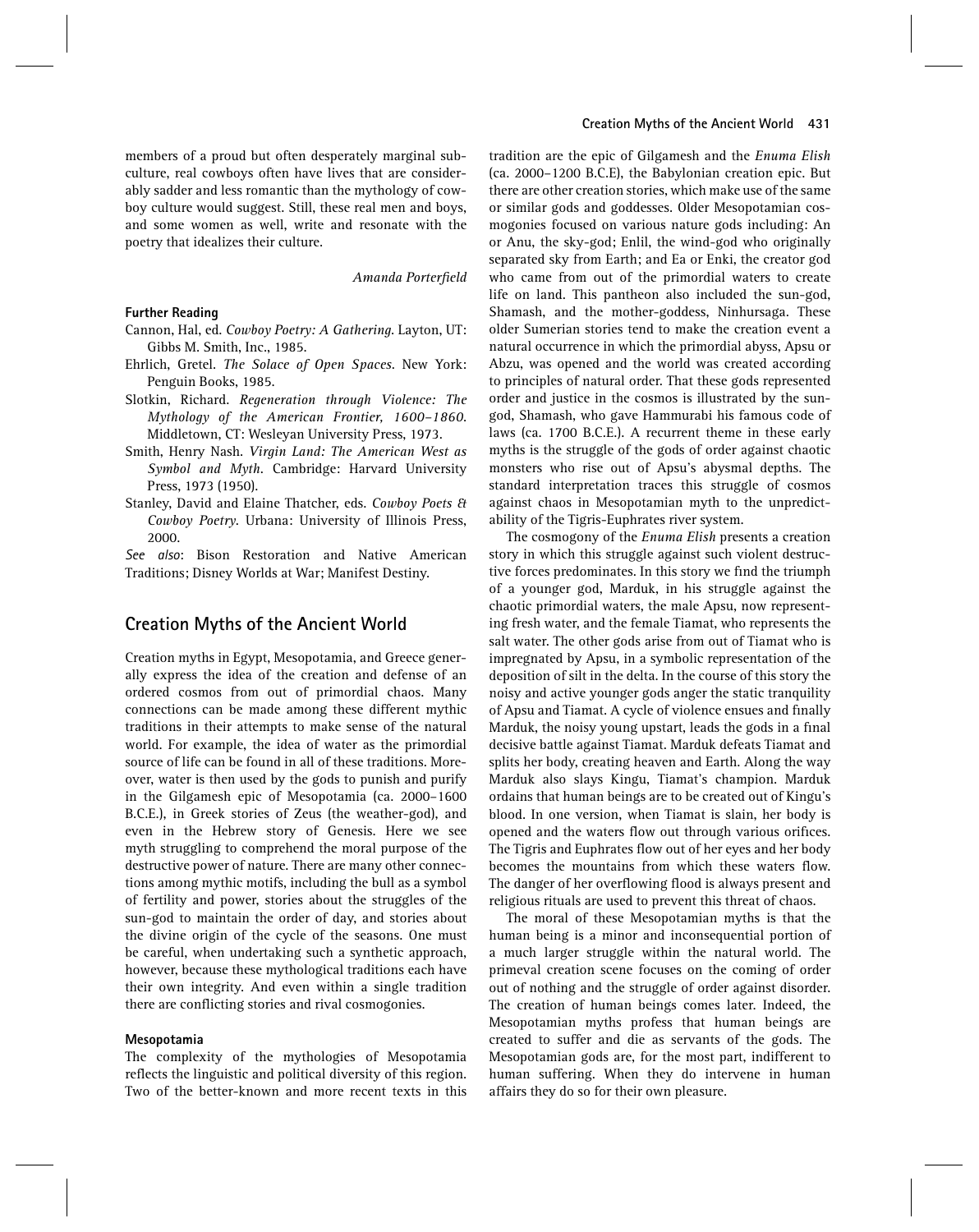#### **432 Creation Myths of the Ancient World**

Certain natural themes are ubiquitous in the Mesopotamian myths. One of the most important of these themes is water. Life is said to have come from water and silt. One can see here an obvious connection with the natural environment of Mesopotamia where flooding and silt deposition were pressing concerns of early agriculturalists. The importance of water recurs in the Gilgamesh epic with the story of the flood as told to Gilgamesh by the immortal one, Utnapishtim. The gods destroyed humanity by way of the flood because the raucous noise made by human beings on Earth was disturbing to their ears. Gilgamesh himself struggles through and across waters to find the immortal one who then directs him to a medicine that can ensure youthful longevity. This medicinal plant is found under water and is later lost by Gilgamesh when a snake comes out of a well and steals it from him. In the Gilgamesh, water is the important element against which human beings must struggle. This struggle does not promise a happy ending, however, as the waters themselves seem to be poised against human success. Human interaction with nature is thus antagonistic.

#### **Egypt**

While humans struggled before indifferent gods to subdue nature in the Mesopotamian stories, in Egypt they were seen as allies of the gods in their struggle to maintain order before the forces of chaos. Unlike the precarious and dangerous cosmos of the Mesopotamian stories, the Egyptian cosmogonies seem to hold out the hope for stability and immortality. The Egyptian idea of the primordial nothingness was personified as Nun, waters which are inert and featureless. These waters are not like angry Mesopotamian Tiamat. For the Egyptian, the cycle of time was stable, as represented by the movement of the sun across the sky and the regular cycle of the flooding Nile. There was a promise of stability and permanence, even though there were dangers and monsters to be combated.

The Egyptian creation stories begin when Atum or Re, the first god, comes into existence. His appearance occurs in the same way that a hill might be revealed by the receding floodwaters of the Nile. This naturalistic metaphor has two important aspects for Egyptian mythology. First, Egyptians tried to locate the point of Atum's appearance at some definite geographical high point, which was then sanctified as a center of religious or political power. Indeed, as the Egyptian tradition developed in different cultural centers (Heliopolis, Memphis, or Hermopolis, for example) the geographical location of this holy ground also shifted. Second, it connects the creation myth with the seasonal fluctuation of the Nile and so locates the Egyptian mythology within the natural world. This seasonal ebb and flow, the concealing and revealing of land, may also have been the basis of Egyptian ideas about reincarnation, as seen in the myth of Osiris. In general, the

Egyptian cosmogony appealed to certain basic facts of Egyptian climate and geography.

Other naturalistic elements occur in the Egyptian mythos, including the idea of the generation of the world from a primordial act of divine masturbation or expectoration, as Atum brought the world into existence from out of himself. This idea develops in a more intellectual direction, with connections to the Hebrew creation story, in which the creator god of the Memphis theogony, Ptah, speaks the word into existence. There is also a parallel story featuring the spontaneous generation of frogs and snake from out of the mud left by the receding floodwaters. This naturalistic theme was taken up in earnest by the cosmogony of Hermopolis, which was a city located midway between Thebes and Memphis. In the Hermopolitan cosmogony the cosmic egg either laid by a cackling goose, an ibis, or simply left by the receding waters. Within this egg was the sun-god, Re, who then created the rest of the world. Finally, there were stories about the appearance of the divine flower, the lotus, growing out of the sacred lake at Hermopolis. This flower was again identified with the sun god. Other significant natural themes can be found in the animal imagery of these myths. The god Horus was connected with the falcon, which was connected with the sun, the falcon's eye in the sky. In addition, the sun god was connected with the bull as a symbol of fertility and strength and the cow as a symbol of generation and motherhood.

These naturalistic themes in the Egyptian cosmogony make sense within the geographical context of the Nile system. The cyclical floods of the river, the repetition of cycles and seasons in the natural world showed the Egyptians a concrete example of creation on a yearly basis. Creation occurred in the appearance of land, of the sun, the cycles of the moon, in the genesis of amphibian life, of eggs, and in the birth of the lotus from out of the nothing that was the primordial water of the river and of Nun. The Egyptian concern with immortality and rebirth, its connection with a stable natural world, its worship of the sun-god, and its cult of the pharaoh (who was in some stories the reincarnation of Osiris and thus a descendent of Re) – all of this is connected with the geographical context and its tendency to support these naturalistic explanations for the existence of the world. This natural order was based upon divine order or justice, which was called *ma'at*. This order required human support in the form of rituals and sacrifices because there were threats to order found in the coming of night, the waning of the moon, eclipses, and other natural disturbances to the rule of Re. These disordered elements were personified in Apophis, the evil god who disrupted *ma'at* with its opposite, *isfet* – disorder or injustice. The cosmic struggle between Re and Apophis, between light and dark, seen on a daily basis in the progress of the sun, found its ultimate significance in the cycle of birth and death that permeates the natural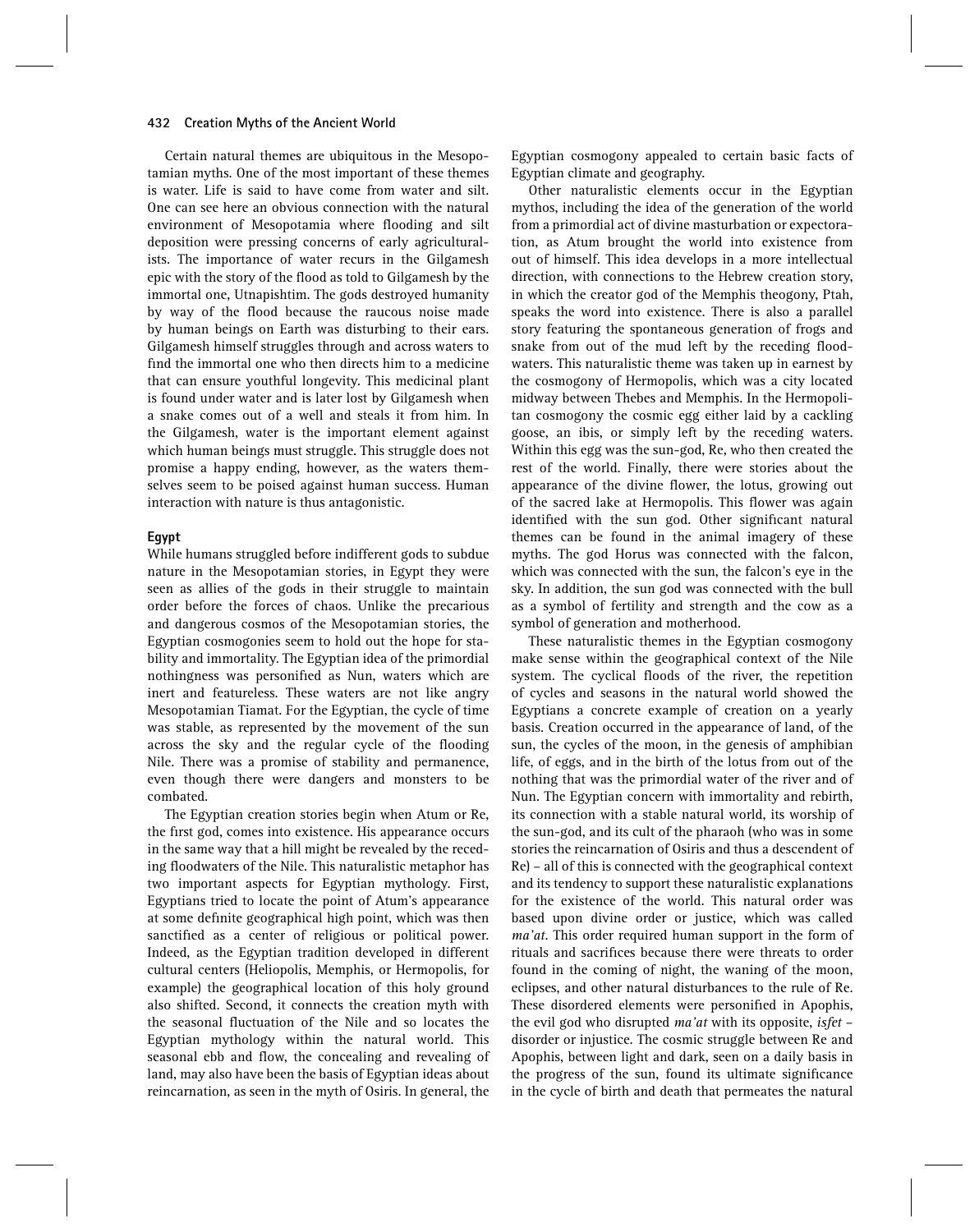world. Individual humans must support the cosmic order of nature, *ma'at*, so that they will be able to accompany Osiris in pursuit of immortality.

#### **Greece and Rome**

In the Greek and Roman myths, as in Egypt and Mesopotamia, we find the creation of order, cosmos, out of chaos. Our sources for Greek cosmogony include Homer, Hesiod, the Greek tragic poets, and later Roman poets such as Ovid (spanning a time frame from the eighth century B.C.E to the first century). In the Greco-Roman mythos, Earth and Heaven, Gaia and Uranos, are born from out of Chaos, the primordial undifferentiated abyss. We also see water as the primordial element, personified as Ocean, who surrounds the cosmos. Like the Mesopotamian myths, the Greek myths told of generations of gods struggling against one another. These generational struggles culminate in the battle of Zeus (the Roman Jupiter) against his father, the Titan Cronus (Saturn). Eventually the Olympian gods became supreme under the leadership of Zeus. Zeus then led the battle against those monstrous offspring of Earth who represented disorder. Once Zeus was triumphant, struggle became understood as a struggle among the Olympian gods. As in other mythic traditions, each Greek god was associated with some natural feature or power. The struggle among these gods was thus used to explain natural phenomena such as earthquakes and storms, the rising and setting of the sun, etc. One of the more important of these stories, which figured in the mysteries of Eleusis, was the story of Demeter and Persephone. Persephone was the daughter of Demeter, the goddess of grain and growing crops. Persephone was seized by Hades and carried to the underworld. In her agony over her lost daughter, Demeter stopped plants from growing until Zeus persuaded Hades to release Persephone. This story, which has obvious connections with the Egyptian stories of death and rebirth, explains the origin of the cycle of the seasons in terms of a struggle among the gods.

The Titan Prometheus created human beings and animals. Prometheus' scatter-brained brother, Epimetheus, who assisted in the creation, botched the job somewhat by giving animals all sorts of physical advantages over humans. Prometheus remedied this by giving human beings the use of fire and other crafts. Another creation story, one taken up by Plato in the *Republic*, finds the gods experimenting with different metals, beginning with gold and ending up with iron. The current race of men is supposed to be descended from the iron race, at the degenerate end of the historical scheme. In these stories we discover the Greek view of the relation between gods and human beings. The gods have no real concern for the human except to the extent that humans maintain rituals for them and make sacrifices to them. Indeed, in one story, similar to the story in Gilgamesh and in the Hebrew bible, Zeus supposedly floods the Earth to kill off the wicked iron

men, leaving, finally, only a degenerate race of men made from stone. These stories of degeneration seem to indicate the Greek awareness of the presence of ancient traditions left over from the Minoan and Cretan civilizations, whose culture was contemporary with that of the ancient Egyptians and Mesopotamians. The point here is that the Greeks possessed a healthy respect for the destructive power of the gods and the destructive potential of their natural powers. Odysseus, for example, was punished by Poseidon for blinding Poseidon's son, the Cyclops. As the god of the sea, Poseidon then buffeted Odysseus with storms and prevented him from returning home. Such stories were important for a people who lived and traded on the shores of the Mediterranean, subject to the whims of weather and sea.

Finally, in the literary development of the Greek and Roman mythos, in the Latin poet Ovid's *Metamorphoses*, we find the creative application of myth as explanation for a variety of natural phenomena. Ovid tells of various ways in which the gods meddle in human affairs for their own pleasure. He also tells us how certain plants and animals became the way they are by way of various metamorphoses of humans and gods. Here we find stories of natural transformations, which have become standard parts of Western culture: the stories of Narcissus and Echo, Io and Europa. In this magical atmosphere, Ovid shows a syncretic tendency, using images and appealing to gods, which were part of foreign traditions, including the gods of Egypt.

The moral of the Greek tradition is thus similar to that of the Mesopotamian and Egyptian traditions. The natural world is created full of spiritual energies and divine beings. Human beings must be careful not to offend these natural deities and disrupt the order of the cosmos. And finally, the features of the natural landscape itself can be explained by way of divine conflict.

*Andrew Fiala*

## **Further Reading**

- Brandon, S.G.F. *Creation Legends of the Ancient Near East*. London: Hodder & Stoughton, 1963.
- Clifford, Richard J. *Creation Accounts in the Ancient Near East and in the Bible*. Washington D.C.: The Catholic Biblical Association of America, 1994.
- Cohn, Norman. *Cosmos, Chaos, and the World to Come*. New Haven: Yale University Press, 2001.
- Frankfort, Henri. *Kingship and the Gods*. Chicago: University of Chicago Press, 1978.
- Hamilton, Edith. *Mythology*. Boston: Little, Brown, and Co., 1942.
- Hughes, J. Donald. *Ecology in Ancient Civilizations*. Albuquerque: University of New Mexico Press, 1975.
- *See also*: Creation Story in the Hebrew Bible; Creation's Fate in the New Testament; Egypt – Ancient; Greco-Roman